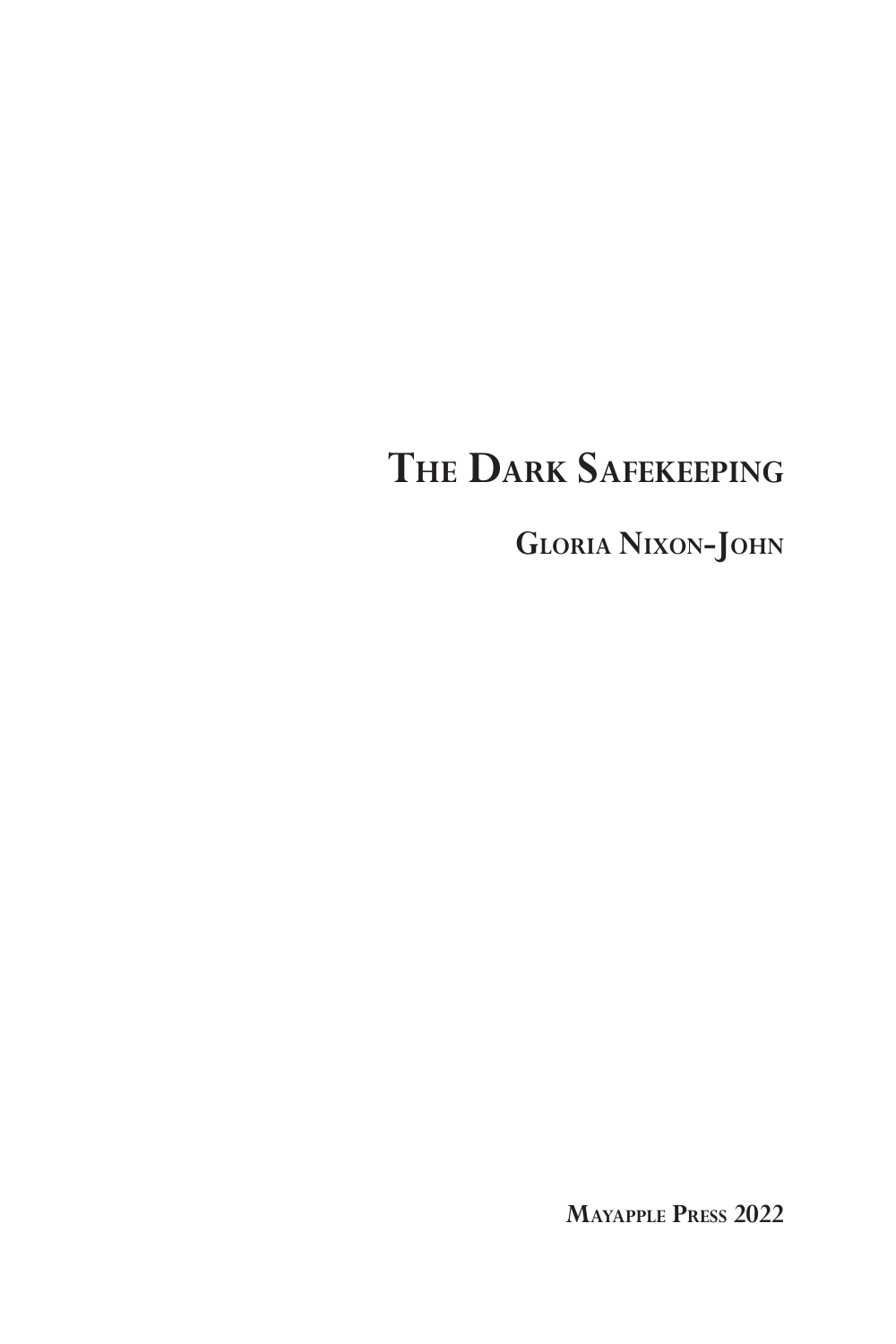Copyright © 2022 by Gloria Nixon-John

Published by Mayapple Press 362 Chestnut Hill Road Woodstock, NY 12498  *mayapplepress.com*

ISBN 978-1-952781-11-7 Library of Congress Control Number 2022932259

#### ACKNOWLEDGEMENTS

Some of these poems have appeared in: *A3 Review and Press of London; Bangalore Review; Beyond Words; Clover a Literary Rag; Free Spirit Anthology; Green Prints; Local Honey, Midwest; Moonstone Arts Center; Ogham Stone of Ireland; Poets Choice Anthology; River Teeth; Temenos Literary Journal of Central Michigan University; Tiny Seed; Wanderlust; Wayne State University Review; Wingless Dreamer, Iron City.*

#### *Dedicated to my students then and now and life's unlikely teachers.*

*To the lost, imprisoned, suffering, and forgotten of my species and all other species.*

Cover design by Judith Kerman based on photo of Moonflower by Bob Peterson (*plants.ces.ncsu.edu*), used under Creative Commons. Photo of author by Renee. Book designed and typeset by Judith Kerman with text and titles in Perpetua.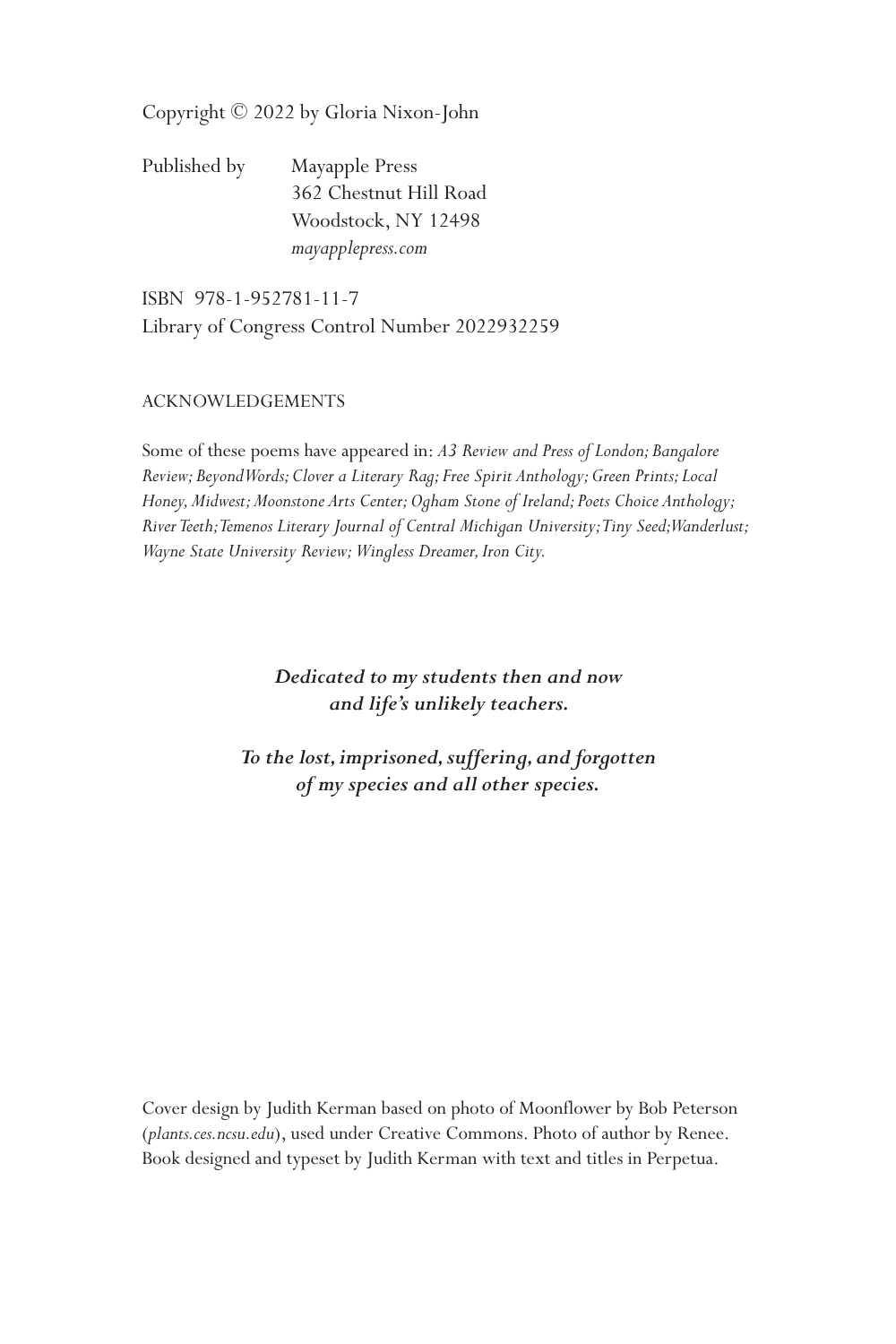## CONTENTS

| The Cats of Castle Yard                      | 5     |
|----------------------------------------------|-------|
| Excitement on Death Row                      | 6     |
| In Our Sights                                | $8\,$ |
| Prison Bullfrog                              | 10    |
| Mouse Soup                                   | 11    |
| A Winter Morning                             | 12    |
| Far Enough                                   | 13    |
| Rat                                          | 14    |
| Library Fish                                 | 15    |
| Document Enough                              | 19    |
| For Reggie 1971-2009                         | 20    |
| For All Who Think I Am Sleeping              | 21    |
| <b>Show Horses</b>                           | 22    |
| The Rhetoric of Skunk                        | 24    |
| Lost White Cat                               | 25    |
| On the 401                                   | 26    |
| Last Night                                   | 27    |
| I Promised to SendYou a Poem in March        | 28    |
| In the Shadow of Medusa                      | 29    |
| In the Hollows                               | 30    |
| Refusal                                      | 31    |
| It Is Raining in Venice                      | 32    |
| Practicing Verbs at the Tomb of Michelangelo | 33    |
| Into the silent water she went               | 34    |
| A Thin Poem                                  | 35    |
| For My Friend Behind the Drawn Curtain       | 38    |
| There is a place                             | 39    |
| Memories of Love Lost                        | 40    |
| Last Call                                    | 41    |
| Only May                                     | 43    |
| Before the Rain                              | 44    |
| After an October Rain                        | 45    |
| Champagne Campaign                           | 46    |
| Convenience Store 2020                       | 47    |
| The Mighty Allegheny 1601*                   | 48    |
| The Vultures of Gettysburg                   | 50    |
| Gettysburg Gift Shop Painting                | 51    |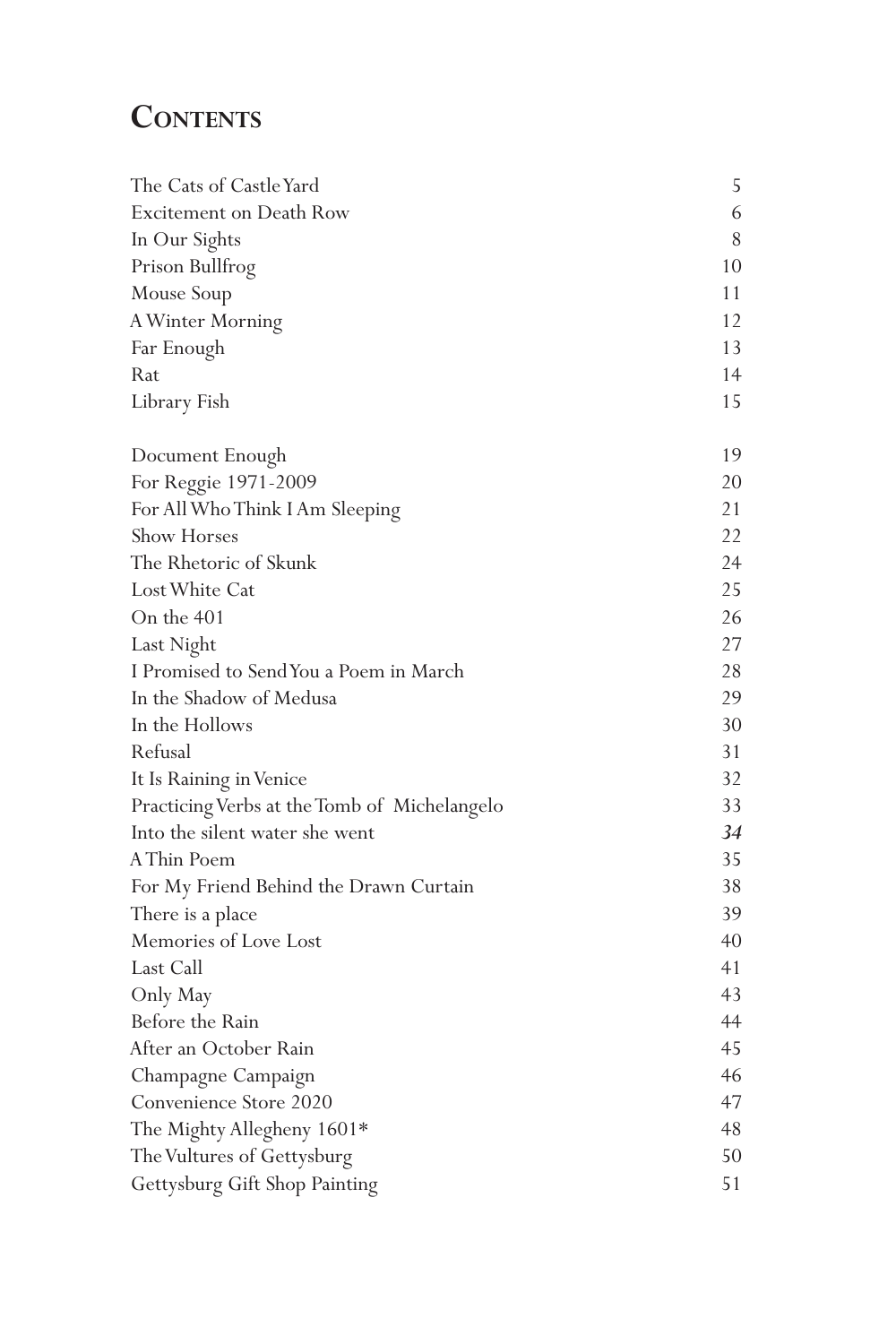| Onions                   | 55 |
|--------------------------|----|
| Red Peppers              | 57 |
| Oakland County           | 58 |
| One Last Time            | 59 |
| Fore                     | 60 |
| In 8th Grade             | 62 |
| When I Stand Watching    | 63 |
| Until They Fall          | 64 |
|                          |    |
| In June                  | 69 |
| At the Tire Repair Shop  | 71 |
| Pedicure Time            | 73 |
| The young barista        | 74 |
| I Join Them              | 76 |
| Hugs                     | 77 |
| Come Child, I Am Waiting | 79 |
| Grandma                  | 81 |
| If I Am Ever in a Coma   | 82 |
| It's All Too Much        | 84 |
|                          |    |
| About the Author         | 86 |
| Acknowledgments:         | 87 |
|                          |    |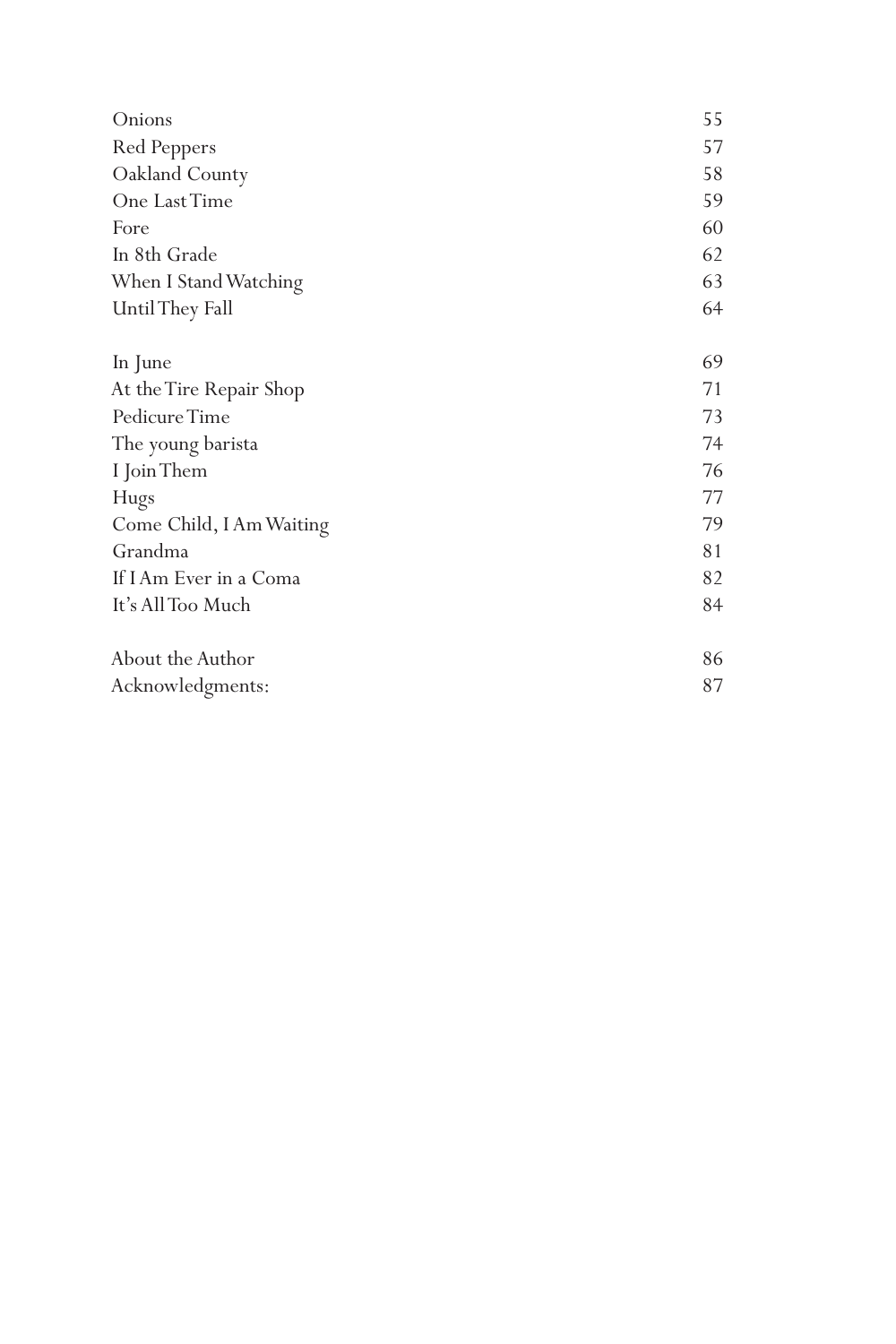"You can cage the singer but not the song." *Harry Belafonte*

"Putting a man's life to waste is not justice." *Kenneth Eade*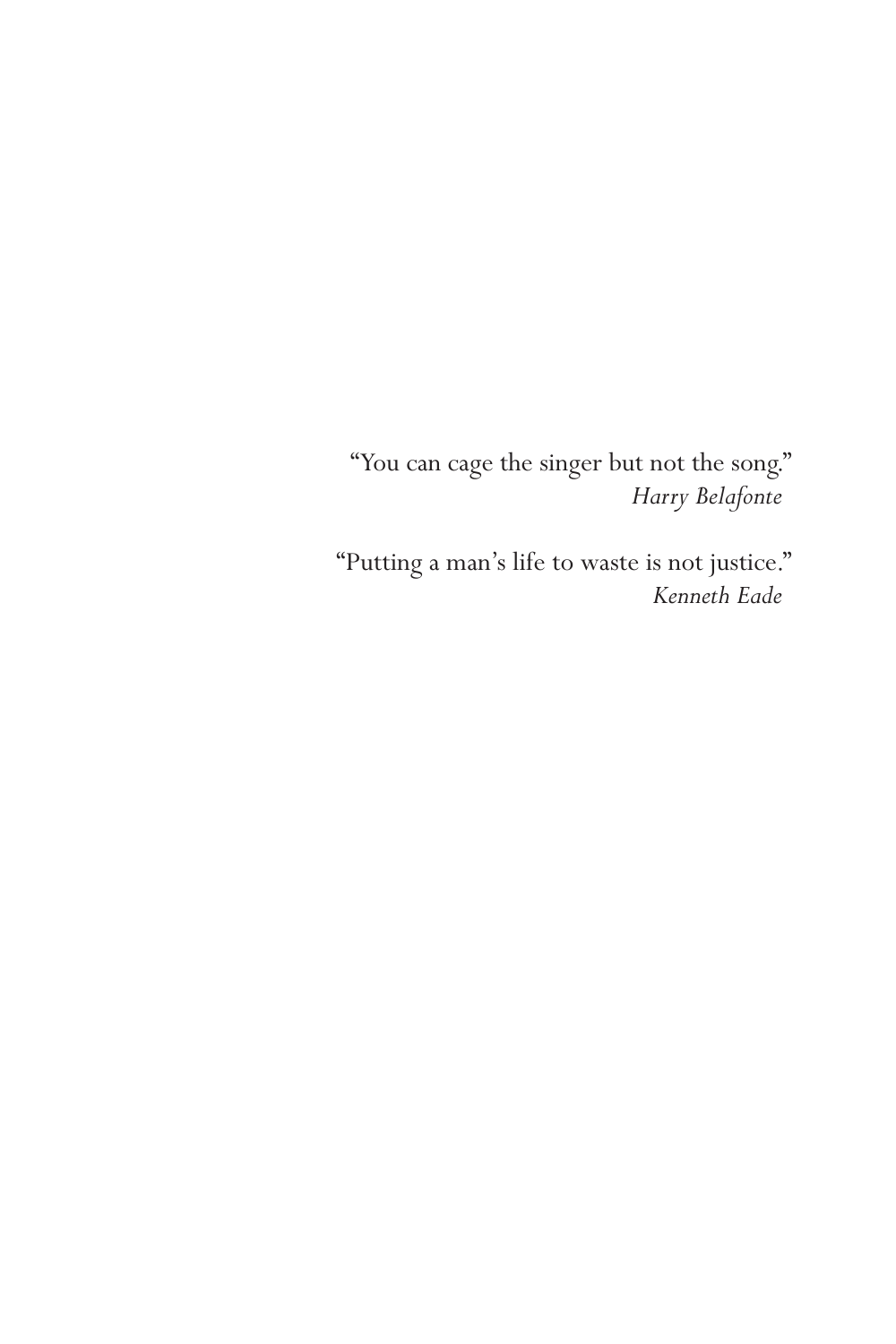### **The Cats of CastleYard**

*For the inmates of the Kentucky State Penitentiary* 

A visitor to the prison, I am surprised to see dozens of them muster into the prison yard, some from drainpipes, others up and over the outside wall, their soft agility defying the rolling maze of barbed wire.

*Most are striped*, the guard says. *A mold cast centuries before*, *a speck of gold in their eyes from Blue Ridge foxes*.

The odd one out, mostly white with just a blaze of black above bottle-green eyes, paces like an expectant father near the riveted door until a bell rings and the iron rolls and the men stream out, neat in khaki shirts and trousers, a spool of pale ribbon unwinding—they might be monks or factory men holding to routine.

The piebald cat stretches his neck, discriminates, not that one, not this, the small head a metronome until his awaited steps out of the dark passage, drops to one knee, touches the singular acceptance, the arching, breaking grace.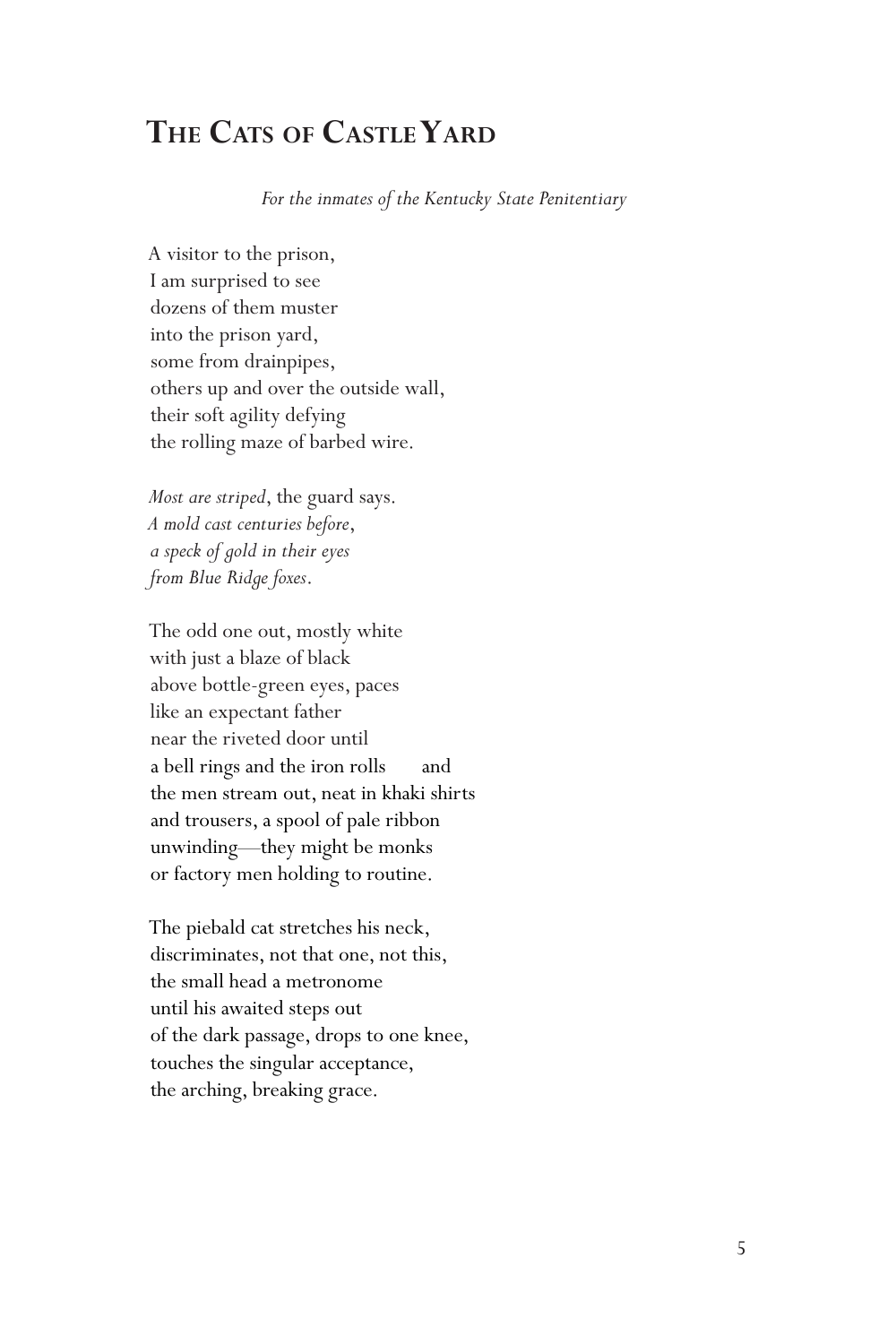#### **Excitement on Death Row**

When Jessie saw two chrysalises of jade and gold hanging from a ledge in his cell, he became a sentry, a spy to the coming out—could not sleep or read—would not leave his cell, so compelled to witness the wonder.

Exhausted, days later he fell asleep, and missed the last chance metamorphoses. (The shame and loss he felt was hard to reckon, became just one more possibility stolen from him.)

The monarchs soared and lighted, anointed common things. Wings opened and closed in a syncopation that reminded him of grandpa's squeeze box.

More monarchs emerged, joined in. Soon the guards came with nets on long poles to capture the stealthier monarchs that swarmed, lifted, then dispersed like confetti.

Day after day the men took bets that the monarchs would escape the guards, who were unaccustomed to capturing anything without guns, clubs, Tasers and trickery.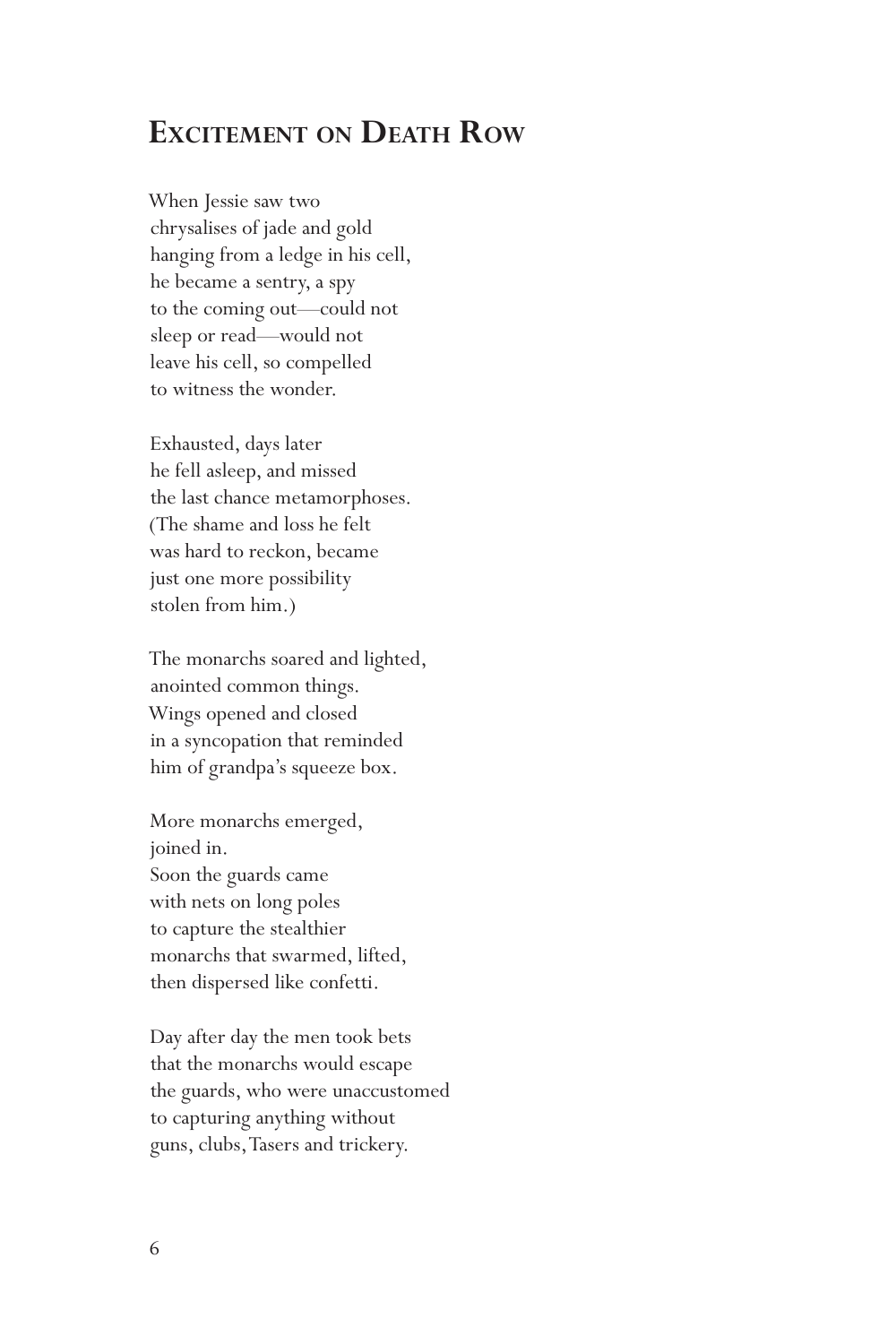It was particularly satisfying to see the flying kaleidoscope weave in and out of the locked cells in a Kabuki dance of sorts before they gathered in a flutter, lifting up and out through a small breach in an untended gate, out into the yard, then up and up toward the necessary unction of sun and sky.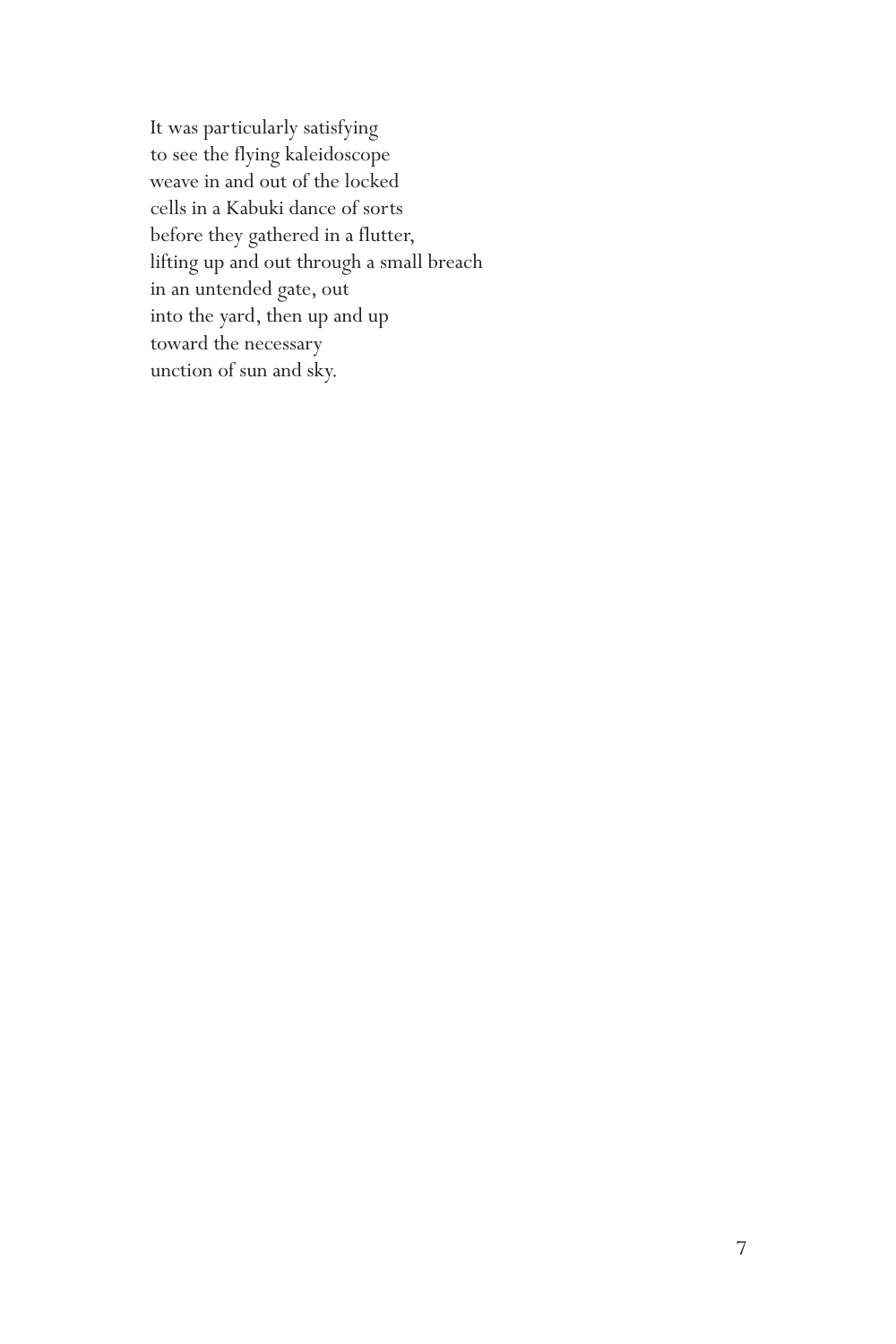#### **In Our Sights**

#### *For Leif*

Prisoner 836-770 writes, *The prison was on lockdown all weekend because of a fight in the yard. I had to take a bird bath in my sink, had to jog in my cell, finally read the book of poetry you sent.*

He said he liked a poem by Stephen Dunn, about the time Dunn asked his students to write about their sacred place and many of them wrote about being in a moving car, music playing, a companion along.

Prisoner 836-770 said the poem reminded him of days long ago when he would drive into the country around Lexington, past farms, where horses ran along the fence as he passed, the feeling that he was running with them up and over the pasture gate.

Further along, he tells of a story he heard on NPR, a story about a spacecraft designed to collide with a comet, to send pictures in real-time, back down to earth the purpose of this unclear.

The thought of distant objects colliding offers me relief from his walled-in sorrow, relief from barbed assurances,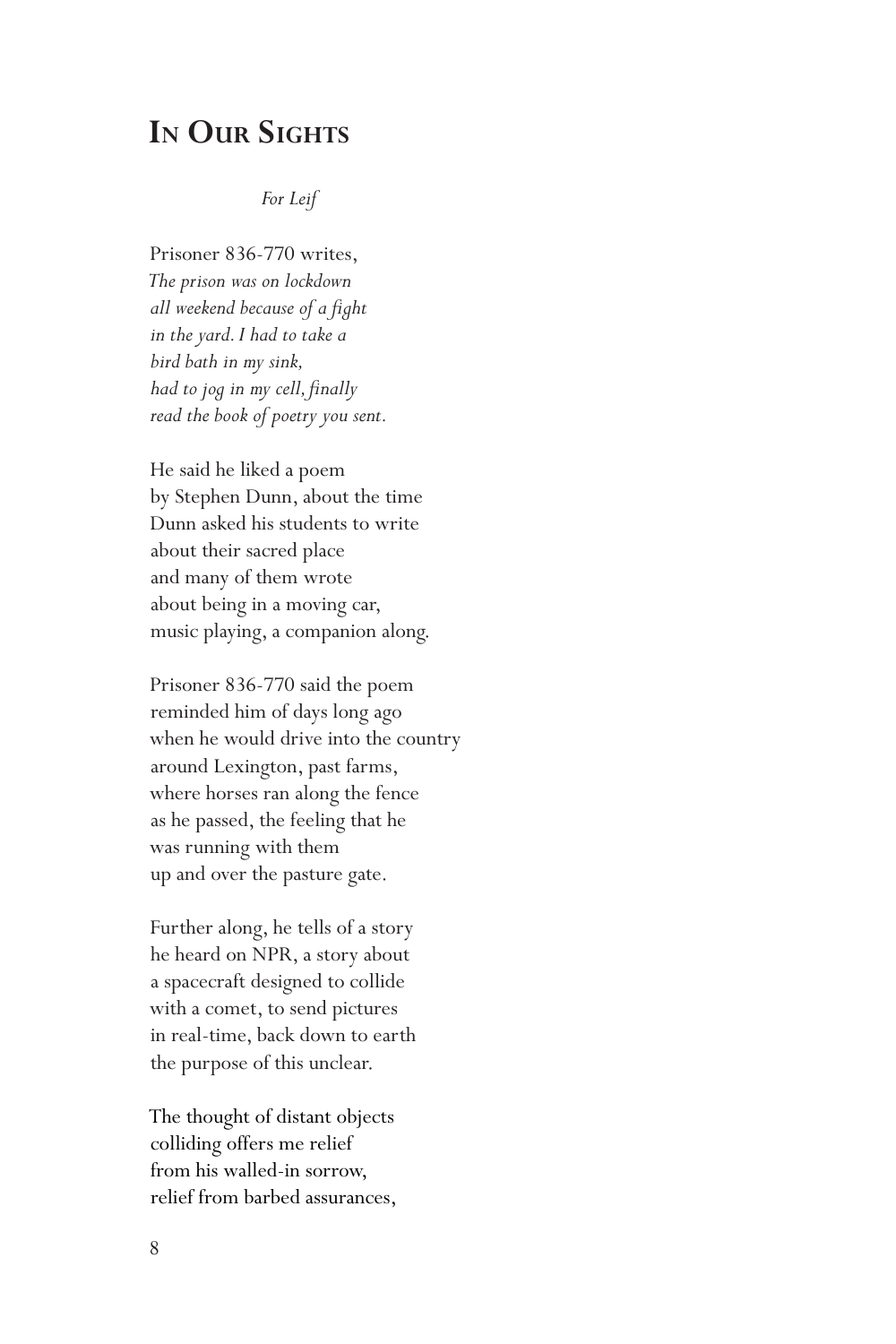away from the key-keeper's clanging sanctimony, the obtuse injustice of the unseen starlit sky.

But sorrow is a useless act. Better to hop into my car, imagine Prisoner 836-770 along, take to the open highway radio blasting, Bowie singing *Ground Control to Major Tom—*

a comet just barely in our sights.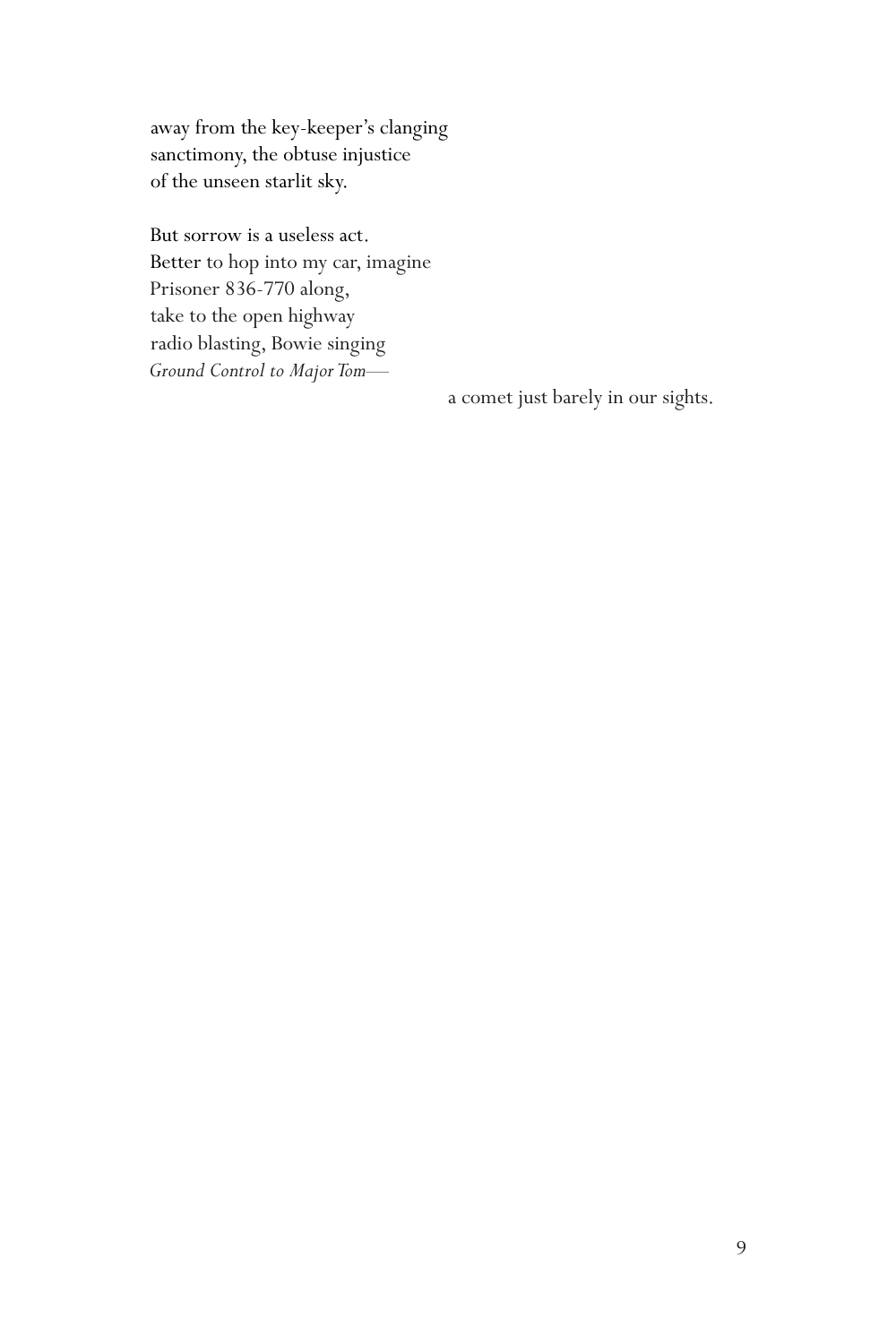#### **Prison Bullfrog**

He usually writes about his routine, rises before 5 a.m. to weak coffee, scrubs floors, paints walls, one hour in the exercise yard, or a dream from the night before: a fishing trip with his father long dead.

Today he writes about the bullfrog in the alley behind his cell. It has survived winter, has emerged from a weep hole in a retaining wall, so large now it may not fit into the hole for long.

He reports that management cut down a rose bush that has graced the yard for years. *Take heart*, he writes, *they cut only the stems, didn't know enough to dig out the roots.* 

It is usually his regret that stays with me long after the letter, but today it is the frog embodied in the small round rock that I excise from my garden, a damp bulk that I lift toward the sun.

I give the rock legs, long and lithe ready to leap out and over—over, up toward the warm light, but his heaviness resists, draws inward, hardens into the dark safekeeping.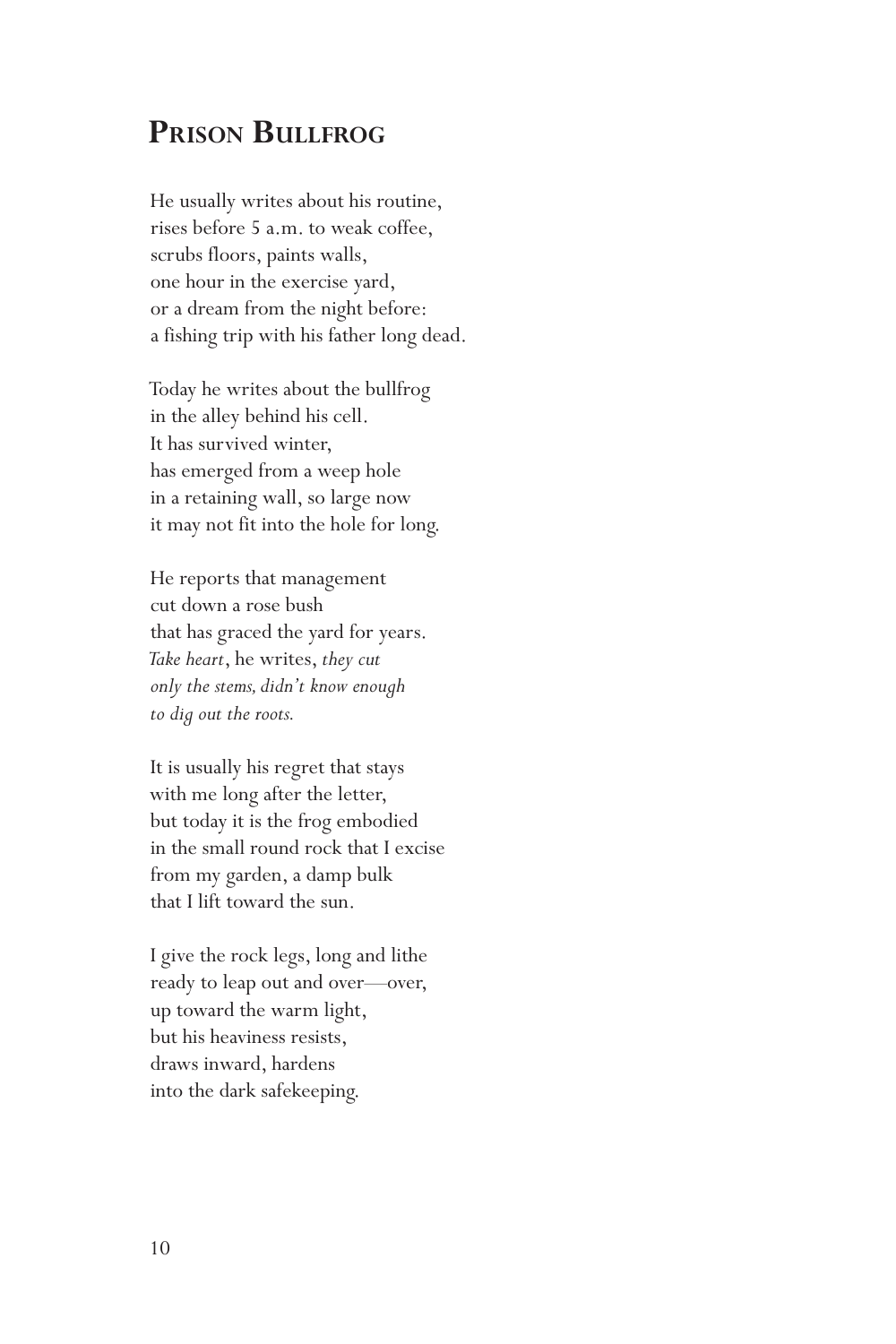### **Mouse Soup**

Prisoner #45978 writes, *I touched it with my spork and it was cooked*. One of the guards took a picture of it to share with others for a good laugh. The prison report of the incident did not include a photograph of the mouse in a bowl of soup; the newspaper report spared the shock as Administrator Jones chortled and explained, "If not for the distress it caused those to whom it was served up, it might have been a work of art at MOMA call it 'Mouse in Soup circa 2020.'" All in all, he concluded that there was no need for further inspection.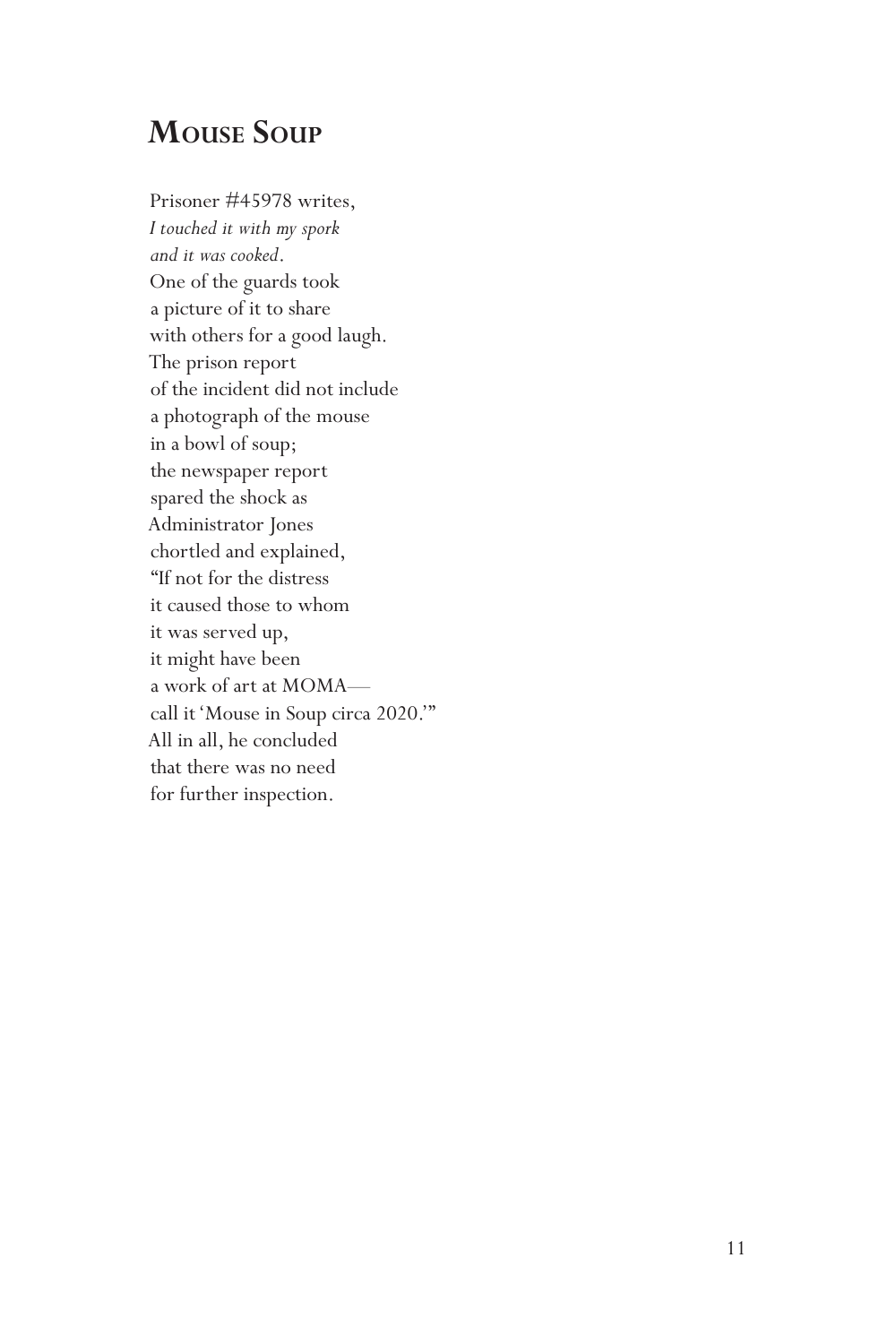### **AWinter Morning**

#### *For Angelina*

I fill the winter feeder with sunflower seeds, corn, orange rind—then watch from the window. A cardinal is the first to come;

I see his masked face in the bare lilac bush. His wind-swept pompadour makes me laugh.

This is his cameo appearance. He peck-pecks, then lifts his head, as intense as a sommelier until he notices me, levitates, aims for the thicket—is gone.

I take up my field glasses, point and focus into the tree line, look for his feet of pink twine, listen for his minor key *whoit-whoit-whoit*.

Instead, I hear sweeter songs, a warble, *trill-tweet*. I spy brown wings, the soft blue underbelly of a thrasher, the dusty near hue of him the red of twigs and winterberries. But all else that comes in red is never so red as he.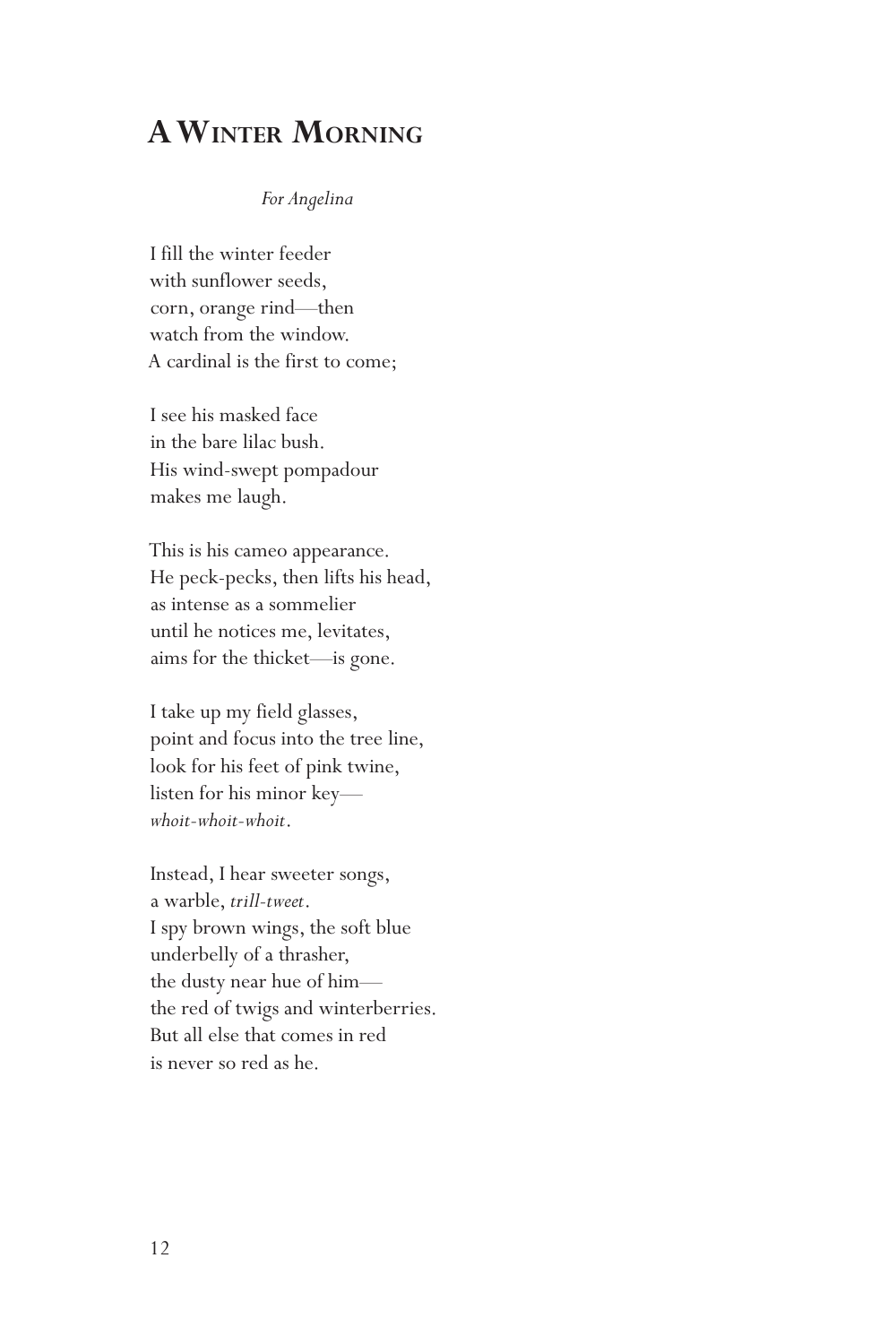### **Far Enough**

My bluetick brought it home, dropped it on the front step, then slinked away as if to say *this is what I do; take it or leave it.* 

Its breathing labored, spine an unnatural arc, small black claws scraping to get to anywhere else.

Young woodchuck or possum? Too young for distinction and I couldn't look closely, would see all of life there.

Instead I placed him in a soft shady spot with a breeze, couldn't do anything else. It was all too late, tableau in a crystal ball.

The next morning, he was still as I knew he would be. My pallbearer husband went with gloves and spade, an undertaker's deliberate stride

> to dig a small hole—far enough from our mutable fortune where the groundswell will first flatten then welcome the dark roots.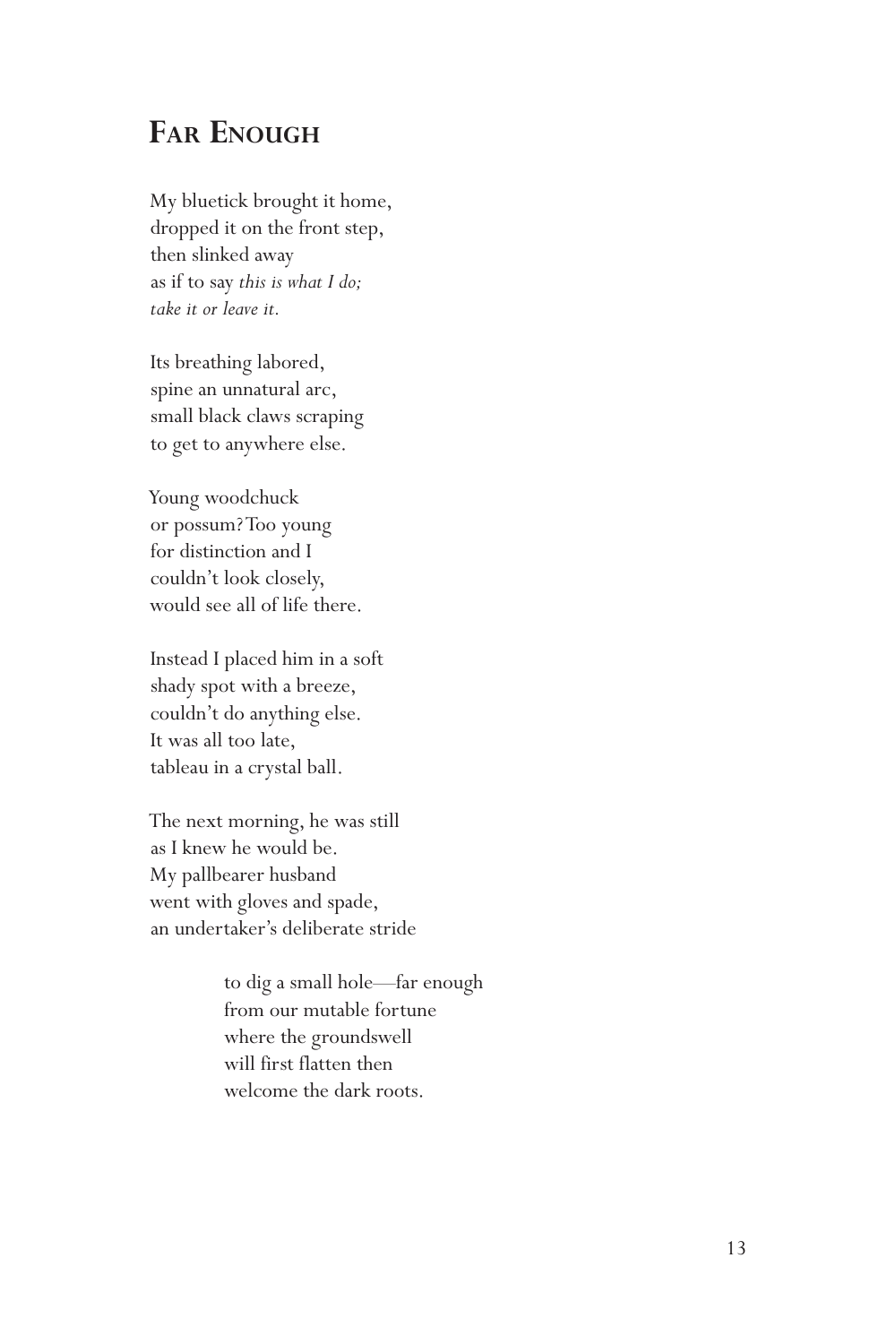### **RAT**

*Besides love and sympathy, animals exhibit other qualities connected with the social instincts which in us would be called moral.*

 *Charles Darwin* 

I am in the barn tossing hay when he paints a quick gray line across my path, then bottom up and down

into the throat of a hole.

I should have been repulsed, you say? Disease after all, and the tiny shining eyes, hairless trailing whip of tail too much the texture of tongue. Most find him repugnant, yet he stirs a strange wonder in me and so I do not back away—stay quietly waiting, long enough to see him lift first the tiny thimbled nose, then the carefully chiseled head

up into the vigilant light.

Tomorrow someone else will come with shovel, poison, a bucket of water to drown him, a rock to block his escape. And so, I tell him—go with god, god of nimble feet, of whiskered sniffing snout, god with the smallest all-seeing eye that

looks down into holes.